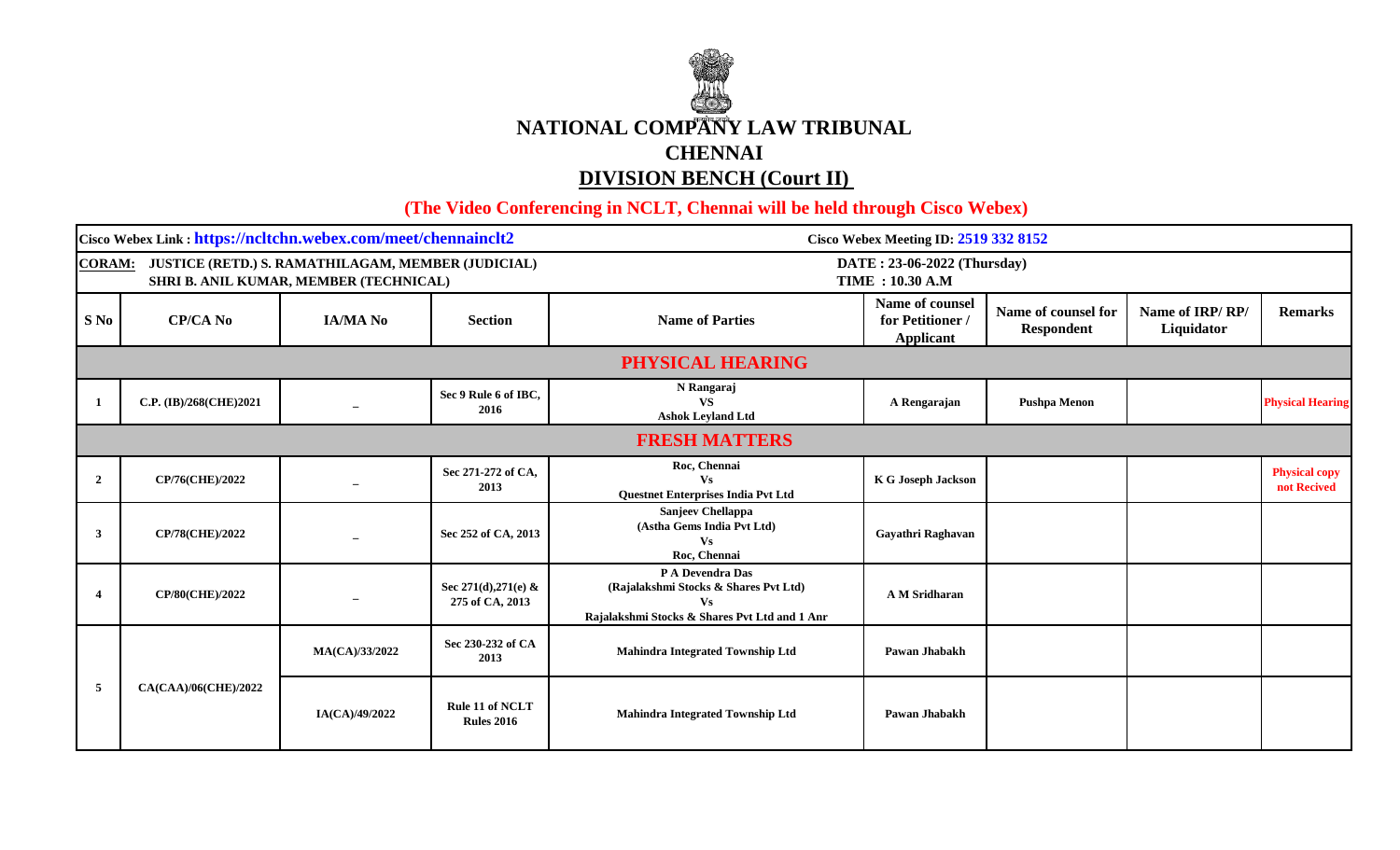| <b>ORDINARY LIST</b> |                                                             |                          |                                                                     |                                                                                                              |                            |                |  |  |
|----------------------|-------------------------------------------------------------|--------------------------|---------------------------------------------------------------------|--------------------------------------------------------------------------------------------------------------|----------------------------|----------------|--|--|
| 6                    | CP/255/2020                                                 | $\overline{a}$           | Sec 59 of CA, 2013                                                  | <b>Amrin Rizwana</b><br><b>VS</b><br>Ramu Annamalai Ramasamy & others                                        | S. Sathiyanarayanan        | R. Udhayakumar |  |  |
| $\overline{7}$       | CP/256/2020                                                 |                          | Sec 59 of CA, 2013                                                  | <b>Usman Faheed</b><br><b>VS</b><br>Ramu Annamalai Ramasamy & Others<br>(GI Technology Pvt Ltd)              | S. Sathiyanarayanan        | R. Udhayakumar |  |  |
| 8                    | CA/576/2020                                                 |                          | Sec 59 of CA, 2013                                                  | <b>Usman Faheed &amp; Others</b><br><b>VS</b><br>Ramu Annamalai Ramasamy & 2 Others                          | S Sathyanarayanan          | Udayakumar     |  |  |
| 9                    | CA/128/CAA/2021                                             |                          | Sec 230-232 of CA<br>2013 R/w Rule 11 &<br>15 of NCLT Rules<br>2016 | <b>Coimbatore Anamallais Agencies Pvt Ltd</b>                                                                | <b>Pranav V Shankar</b>    |                |  |  |
| 10                   | CP(CAA)/33(CHE)2022<br>In<br>CA(CAA)/38(CHE)2021            |                          | Sec 230-232 of CA,<br>2013                                          | Harsha Cars Pvt Ltd<br>$\mathbf{V}\mathbf{s}$<br>Harsha Automobiles Pvt Ltd                                  | <b>YSN Law</b>             |                |  |  |
| 11                   | CP(CAA)/34(CHE)2022<br>In<br>CA(CAA)/108(CHE)2021           |                          | Sec 230-232 of CA,<br>2013                                          | Pillayar Investments and Finance Pvt Ltd<br><b>Vs</b><br>Dilipkumar Enterprises Pvt Ltd & other              | Naveen Kumar Murthi        |                |  |  |
| 12                   | CP(CAA)/40(CHE)2022<br>In<br>CA(CAA)/114(CHE)2021           |                          | Sec 230-232 of CA,<br>2013                                          | <b>Redsky Technologies Pvt Ltd</b><br>$\mathbf{V}\mathbf{s}$<br><b>Botree Software International Pvt Ltd</b> | <b>Raghav Rajeer Menon</b> |                |  |  |
| 13                   | CP(CAA)/48/CHE/2022<br>$\mathbf{IN}$<br>CA(CAA)/623/2020    | $\overline{\phantom{0}}$ | Sec 230-232 of CA<br>2013                                           | Subburaj Spinning Mills Pvt Ltd<br>Vs<br><b>H M Textiles Pvt Ltd</b>                                         | <b>T K Bhaskar</b>         |                |  |  |
| 14                   | CP(CAA)/59/CHE/2022<br>$\mathbf{IN}$<br>CA(CAA)/41/CHE/2022 |                          | Sec 230-232 of CA<br>2013                                           | Poppys hotel Pvt Ltd                                                                                         | S Sathiyanarayanan         |                |  |  |
| 15                   | CP(CAA)/60/CHE/2022<br>IN<br>CA(CAA)/42/CHE/2022            |                          | Sec 230-232 of CA<br>2013                                           | <b>Home Trotter India Pvt Ltd</b>                                                                            | S Sathiyanarayanan         |                |  |  |